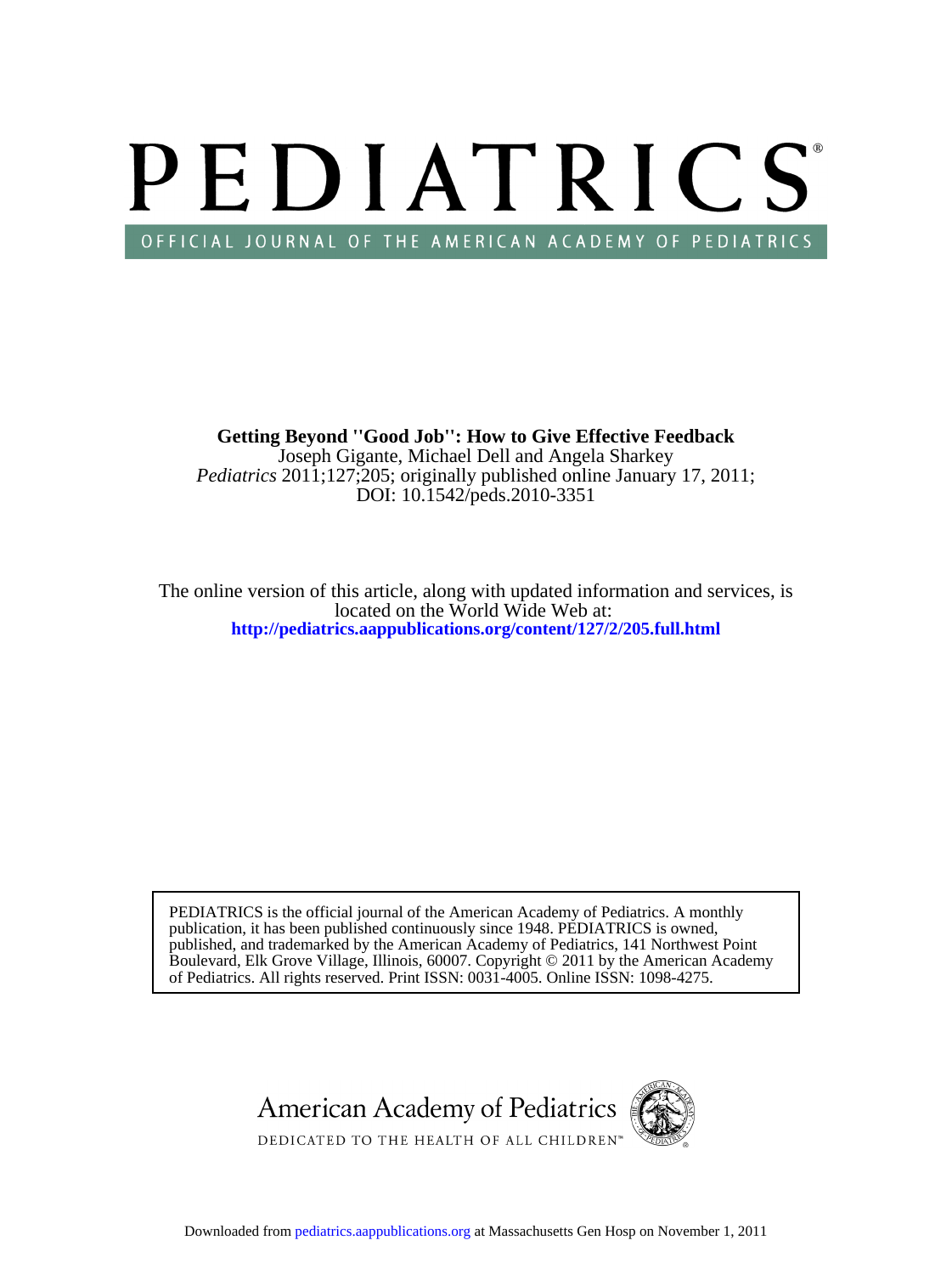# PEDIATRICS PERSPECTIVES



**CONTRIBUTORS:** Joseph Gigante, MD,<sup>a</sup> Michael Dell, MD,<sup>b</sup> and Angela Sharkey, MD<sup>c</sup>

*aDepartment of Pediatrics, Vanderbilt University School of Medicine, Nashville, Tennessee; bDepartment of Pediatrics, Case Western Reserve University School of Medicine, Rainbow Babies & Children's Hospital, Cleveland, Ohio; and c Department of Pediatrics, St Louis University School of Medicine, St Louis, Missouri*

*Address correspondence to Joseph Gigante, MD, Vanderbilt University School of Medicine, 8232 Doctor's Office Tower, Nashville, TN 37232-9225. E-mail: joseph. gigante@vanderbilt.edu*

Accepted for publication Nov 19, 2010

doi:10.1542/peds.2010-3351

### Getting Beyond "Good Job": How to Give Effective Feedback

This article is the fourth in a series by the Council on Medical Student Education in Pediatrics (COMSEP) reviewing the critical attributes and skills of superb clinical teachers. The previous article in this series reviewed the vital importance of direct observation of students.<sup>1</sup> The purpose of this article is to describe how to use the information gained from the direct observation, namely the role of feedback. Although too often used interchangeably, encouragement, evaluation, and feedback are quite distinct. Encouragement (eg, "good job!") is supportive but does nothing to improve the learner's skills. Evaluation is summative and is the final judgment of the learner's performance. Feedback, however, is designed to improve future performance. This article focuses on feedback—what it is,why it is important, some of the barriers to effective feedback, and how to give helpful feedback.

#### **FEEDBACK: WHAT IT IS**

Feedback is an informed, nonevaluative, objective appraisal of performance intended to improve clinical skills[.2](#page-3-0) A preceptor can give feedback

on history-taking, physical examination, communication, organization, and presentation skills as well as professionalism and written notes[.3](#page-3-0) Feedback should provide reassurance about achieved competency, guide future learning, reinforce positive actions, identify and correct areas for improvement, and promote reflection. Effective feedback is specific and describes the observed behavior. Telling a learner that he or she did a good job may reinforce a set of behaviors, but it does not tell the learner which of the observed behaviors should either be repeated or improved. Statements such as "I like how you stated the chief complaint, but the history of present illness needs to include how long the patient has had the complaint and what interventions have made the complaint better or worse" inform the learner of exactly which behavior to repeat, which behavior needs improvement, and how to improve. Feedback concentrates on observed behaviors that can be changed. Telling a learner that he or she is too shy is not useful; however, recommending that the learner be the first to volunteer an answer can be used to change behavior.

Effective feedback is timely, optimally offered immediately after an observed behavior but certainly before the action has been forgotten. If feedback is deferred too long, the learner may forget the context or may not have the opportunity to practice and demonstrate improvement. Effective feedback can be summarized by the acronym STOP (Specific, Timely, Objective and based on Observed behaviors, Plan for improvement discussed with learner).

Three types of feedback exist[.4](#page-3-0) Brief feedback occurs daily and is related to an observed action or behavior, such as "let me show you a better way to examine the newborn's abdomen." Formal feedback involves setting aside a specific time for feedback, such as at the end of a presentation on the inpatient service or after a patient encounter in an outpatient clinic. Major feedback occurs during scheduled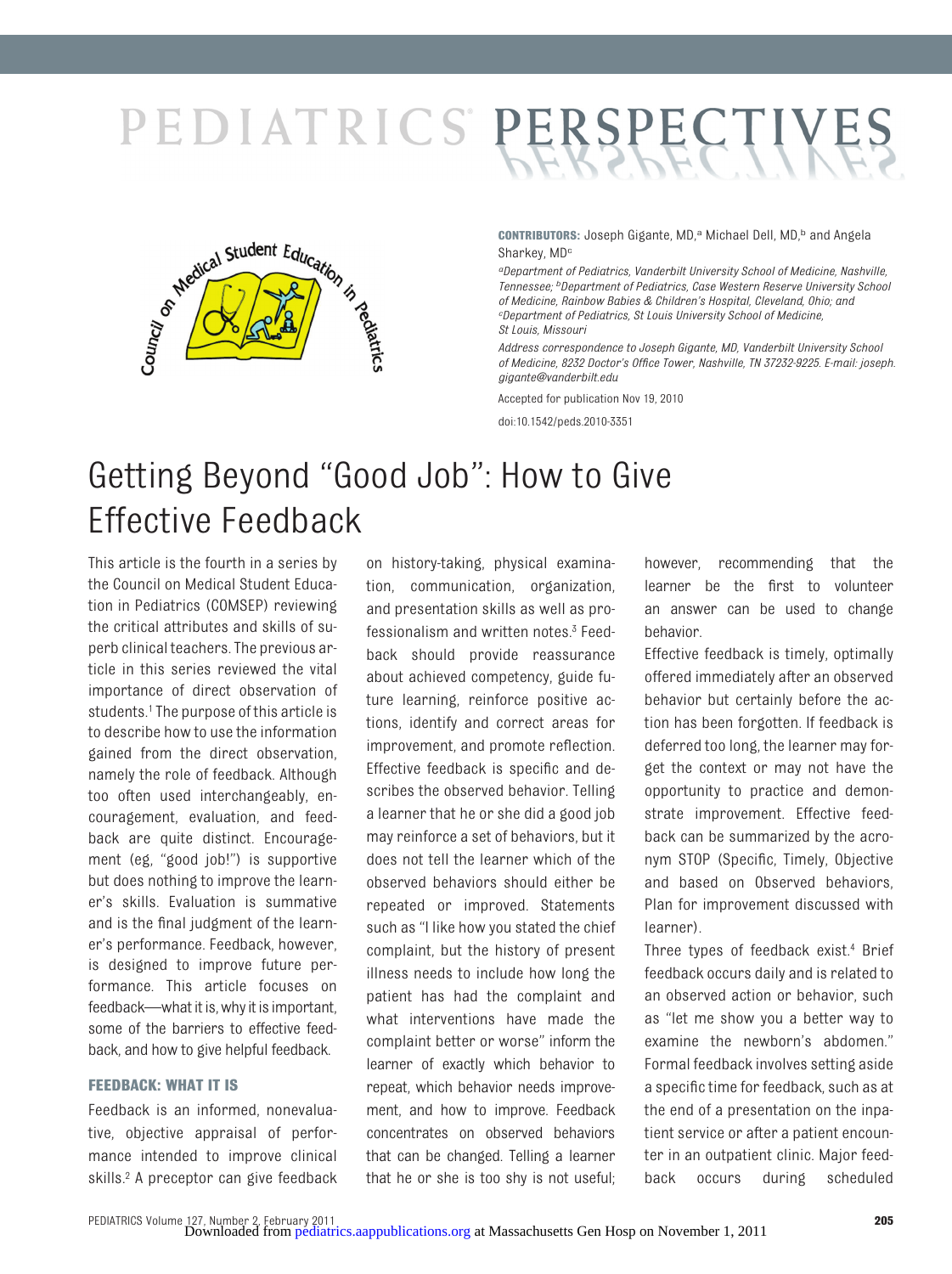sessions at strategic points during a clinical rotation, usually at the midpoint, and serves to provide more comprehensive information to the learner so that he or she can improve before the end of the rotation, when the final evaluation is performed.

#### **FEEDBACK: WHY IT IS IMPORTANT**

The ability to give feedback effectively is one of the defining characteristics of master teachers.<sup>5</sup> In the absence of feedback from experienced preceptors, learners are left to rely on selfassessment to determine what has gone well and what needs improvement. Although effective feedback promotes self-assessment, studies have shown that inexperienced learners do not consistently identify their own strengths and weaknesses.<sup>2,6</sup> Learners may also interpret an absence of feedback as implicit approval of their performance. Simply put, without appropriate feedback, clinical skills cannot improve. Because medical training uses a system of gradually diminishing supervision, uncorrected mistakes early in training may be perpetuated and even taught to subsequent learners. Timely feedback, therefore, has important implications not only for learning but also for high-quality patient care.

#### **BARRIERS TO FEEDBACK**

Despite its critical role in professional development, learners regularly report receiving little feedback on their performance[.7](#page-3-0) Many barriers to providing effective feedback have been reported[.7,8](#page-3-0) Clinical preceptors may not be involved in curriculum development, so they may be uncomfortable defining expectations for their learners[.9](#page-3-0) Brief encounters with learners and busy patient schedules may offer limited opportunity for direct observation of learners[.1](#page-3-0) Preceptors may have incomplete or inaccurate concepts of what constitutes feedback. Learners, for their part, may not recognize feedback when it is offered. Finally, many people find it easier to offer positive encouragement instead of constructive feedback, a tendency only reinforced when the latter is met with defensiveness from learners. Another major barrier is perceived lack of time. $6,10$  Depending on the situation, formal or major feedback may take 5 to 20 minutes. However, brief focused feedback takes little time and is highly effective[.4](#page-3-0)

#### **FEEDBACK: HOW TO DO IT WELL**

There are a number of techniques for providing feedback to learners[.2,4,8,11,12](#page-3-0) A frequently used method is the "feedback sandwich." The top slice of bread is a positive comment (ie, about what the learner has done well); the middle of the sandwich is an area of improvement (ie, what the learner needs to improve); and the bottom slice of bread is another positive comment, which ends the session on an upbeat note. Although this format is often used, other techniques promote self-reflection and may be more effective and engaging[,6,13](#page-3-0) which is particularly true for learners with poor performance[.14](#page-3-0)

On the basis of experience gained from Council on Medical Student Education in Pediatrics workshops and a review of the current literature, we recommend the following 5-step framework for giving formal and major feedback (Table 1).

- 1. Outline the expectations for the learner during orientation.<sup>9</sup> Learners cannot succeed if they do not know what is expected of them.
- 2. Prepare the learner to receive feedback. Learners often state that they receive little feedback, $7$  whereas

| <b>TABLE 1</b> Guidelines for Giving Feedback |  |  |
|-----------------------------------------------|--|--|
| Outline the expectations for the learner      |  |  |
| Prepare the learner to receive feedback       |  |  |
| Use the word "feedback"                       |  |  |
| Make feedback private                         |  |  |
| Make feedback timely                          |  |  |
| Ask the learner for self-assessment           |  |  |
| Make feedback interactive                     |  |  |
| Tell the learner how he or she is doing       |  |  |
| Base feedback on observed actions and         |  |  |
| changeable behaviors                          |  |  |
| Provide concrete examples                     |  |  |
| Agree on a plan for improvement               |  |  |
| Allow learner to react to feedback            |  |  |
| Suggest specific ways to improve performance  |  |  |
| Develop an action plan with learner; elicit   |  |  |
| suggestions from learner                      |  |  |
| Outline consequences                          |  |  |

educators report consistently giving feedback[.15](#page-3-0) Bridge this gap with the phrase, "I am giving you feedback." Specifically using the word "feedback" helps the learner recognize the intent[.4](#page-3-0) To minimize discomfort or embarrassment and promote a dialogue, feedback should be given in a private setting.

- 3. Ask learners how they think they are performing. Encouraging learners to assess and correct their own performance routinely helps them to develop the skills of lifelong learning and leads to a shared view of what needs improvement[.13](#page-3-0)
- 4. Tell the learner how you think he or she is doing. Feedback should be based on specific, observed actions and changeable behaviors. Provide concrete examples of what the learner did well and what the learner could improve. The feedback needs to be appropriate to the curriculum and the developmental stage of the learner.
- 5. Develop a plan for improvement. The learner should have the opportunity to comment on the feedback and make his or her own suggestions for improvement. The preceptor can then suggest additional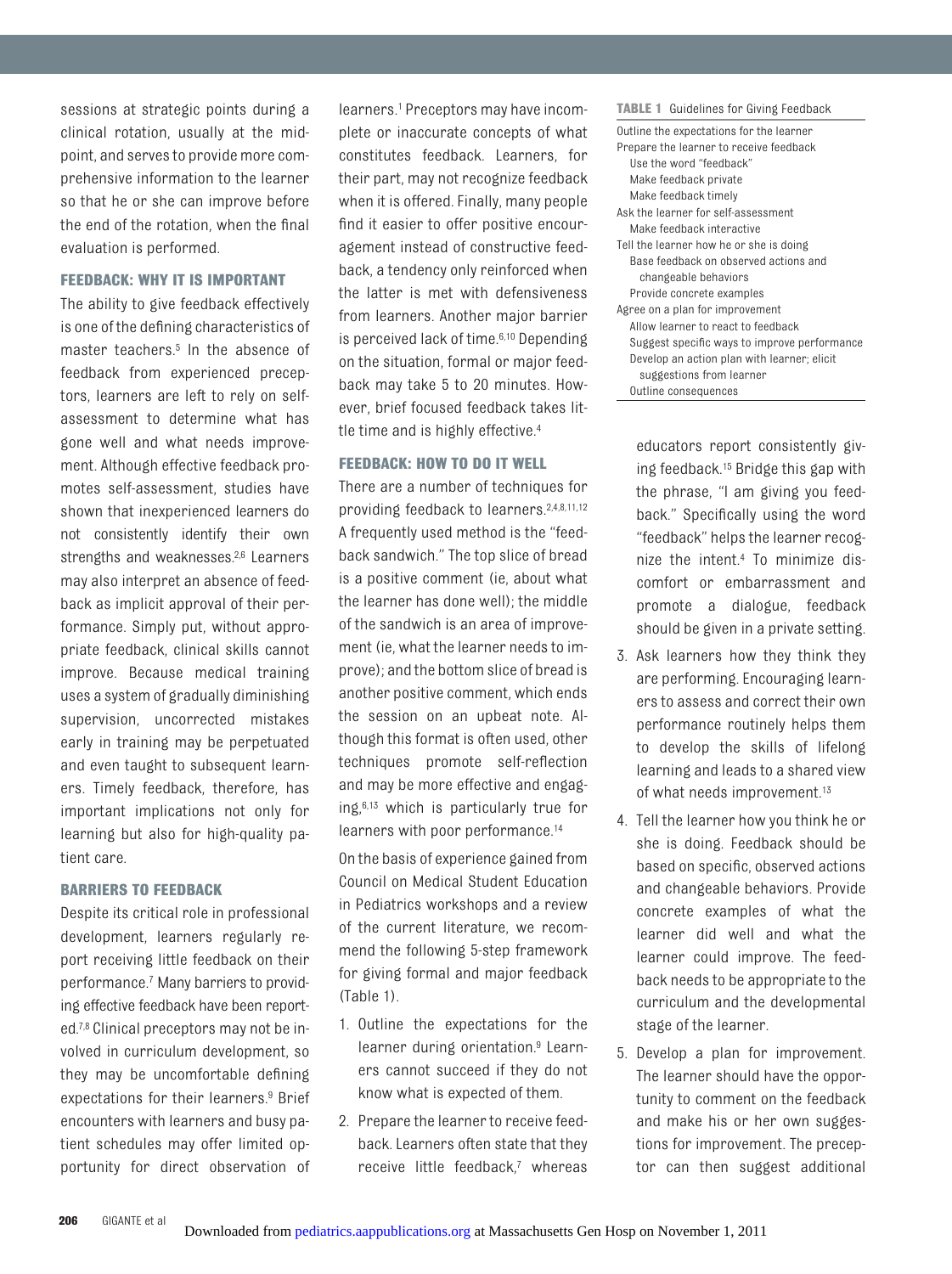<span id="page-3-0"></span>ways to improve learner performance. The learner and preceptor can then develop an action plan for improvement together.

Ideally, brief feedback should occur daily. For preceptors, remembering to "STOP" for a moment to give feedback may enhance the frequency and effectiveness of feedback. Facultydevelopment programs can help preceptors understand expectations for students and overcome anxiety about giving feedback.16 Course or program directors can e-mail or notify preceptors of the need to give major feedback at the midpoint of the rotation. Preceptors may designate a day of the week for feedback (eg, Feedback Fridays).11 Finally, learners themselves can be encouraged to take the initiative to elicit feedback by either asking for it verbally or asking their preceptor to fill out a form or a clinical encounter card.17

#### **CONCLUSIONS**

Effective feedback is critical for improving the clinical performance of medical students and residents. It provides learners with information on past performances so that future performance can be improved. Ulti-

mately, not only does effective feedback help our learners but our patients as well. Feedback is a critical skill for educators that is necessary and valuable and, after some practice and planning, can be incorporated into daily practice.2

#### **ACKNOWLEDGMENTS**

We thank our editors Susan Bannister and William Raszka for their helpful comments and thoughtful reviews of the manuscript.

#### **REFERENCES**

- 1. Hanson JL, Bannister SL, Clark A, Raszka WV Jr. Oh, what you can see: the role of observation in medical student education. *Pediatrics*. 2010;126(5):843– 845
- 2. Ende J. Feedback in clinical medical education. *JAMA*. 1983;250(6):777–781
- 3. Spickard A, 3rd, Gigante J, Stein G, Denny JC. Automatic capture of student notes to augment mentor feedback and student performance on patient write-ups. *J Gen Intern Med*. 2008;23(7):979 –984
- 4. Branch WTJ, Paranjape A. Feedback and reflection: teaching methods for clinical settings. *Acad Med*. 2002;77(12 pt 1): 1185–1188
- 5. Torre DM, Simpson D, Sebastian JL, Elnicki DM. Learning/feedback activities and highquality teaching: perceptions of third-year medical students during an inpatient rotation. *Acad Med*. 2005;80(10):950 –954
- 6. Sachdeva AK. Use of effective feedback to facilitate adult learning. *J Cancer Educ*. 1996;11(2):106 –118
- 7. Gil DH, Heins M, Jones PB. Perceptions of

medical school faculty members and students on clinical clerkship feedback. *J Med Educ*. 1984;59(11 pt 1):856 – 864

- 8. Irby DM. What clinical teachers in medicine need to know. *Acad Med*. 1994;69(5): 333–342
- 9. Raszka WV Jr, Maloney CG, Hanson JL. Getting off to a good start: discussing goals and expectations with medical students. *Pediatrics*. 2010;126(2):193–195
- 10. Schurn T, Yindra K. Relationship between systematic feedback to faculty and ratings of clinical teaching. *Acad Med*. 1996;71(10): 1100 –1102
- 11. Bing-You RG, Bertsch T, Thompson JA. Coaching medical students in receiving effective feedback. *Teach Learn Med*. 1997; 10(4):228 –231
- 12. Hewson MG, Little ML. Giving feedback in medical education: verification of recommended techniques. *J Gen Intern Med*. 1998; 13(2):111–116
- 13. Cantillon P, Sargeant J. Giving feedback in clinical settings. *BMJ*. 2008;337:a1961
- 14. Milan FB, Parish SJ, Reichgott MJ. A model for educational feedback based on clinical communication skills strategies: beyond the "feedback sandwich." *Teach Learn Med*. 2006;18(1):42– 47
- 15. Gibson C. Promoting effective teaching and learning: hospital consultants identify their needs. *Med Educ*. 2000;34(2):126 –130
- 16. Brukner H, Altkorn D, Cook S, Quinn M, Mc-Nabb W. Giving effective feedback to medical students: a workshop for faculty and housestaff. *Med Teach*. 1999;21(2): 161–165
- 17. Greenberg LW. Medical students' perceptions of feedback in a busy ambulatory setting: a descriptive study using a clinical encounter card. *South Med J*. 2004;97(12): 1174 –1178

**FINANCIAL DISCLOSURE:** *The authors have indicated they have no financial relationships relevant to this article to disclose.*